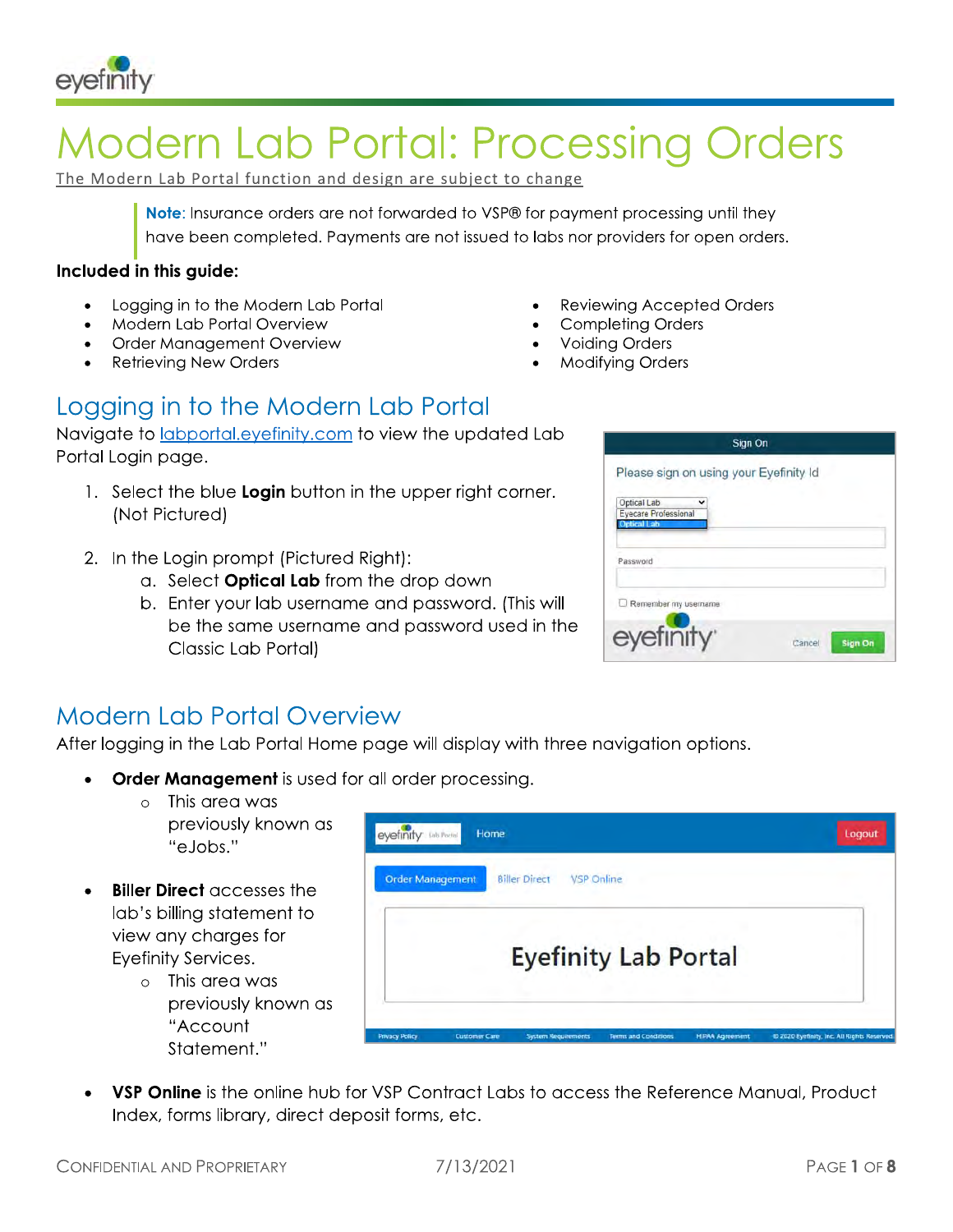

## **Order Management Overview**

Click Order Management on any page of the Eyefinity.com Lab Portal. This page can be used for single order processing, or to view all orders of a given status.

- View displays order details and provides printing options.
- **Accept** moves an order from "New" to "Accepted" status.
	- o Orders cannot be processed until they are accepted.
- Modify adjusts the Rx information,  $\bullet$ materials, or other order details.
	- o Not all orders can be modified.
	- o See the Modifying Orders section for details.
- **Complete** marks lab work as finished for any selected orders
	- o Insurance orders are automatically forwarded to

VSP for payment processing after completion.

- o If orders are not completed neither the lab nor the provider's office will be paid.
- Assign is used to associate a lab invoice number with an order number.
- Void removes the order from the lab and sends it back to the provider's office for editing.
	- o This does not delete the order entirely.
	- o This does not complete the order.
	- o There may be a 1-2 hour delay before the provider's office regains access to the order.

#### **Order Types**

| <b>VSP Orders (aka Authorizations)</b>    | <b>Private Pay Orders</b>                     |
|-------------------------------------------|-----------------------------------------------|
| Order numbers are purely numeric.         | Order numbers start with "Z"                  |
| • Example - "87651234"                    | • Example - " $Z1237654"$                     |
| Always attached to an insurance CMS-1500. | Not related to insurance or billing.          |
| • Upon completion VSP will issue the lab  | • Upon completion the lab will privately bill |
| payment for invoice services              | the doctor for invoice services.              |
| Cannot order uncut lenses from the lab.   | Can order uncut lenses from the lab.          |

| <b>Order Management</b>                      | <b>Biller Direct</b><br><b>VSP Online</b> |        |
|----------------------------------------------|-------------------------------------------|--------|
| Lab Order Number:                            |                                           |        |
| <b>Modify</b><br>Accept<br>View              | Complete<br>Void<br>Assign                |        |
|                                              |                                           |        |
|                                              | Optionally filter by:                     |        |
| Select by status:<br><sup>O</sup> New Orders | Patient Last Name:                        | Search |
| <b>Order Search</b><br>Accepted Orders       | Оr                                        |        |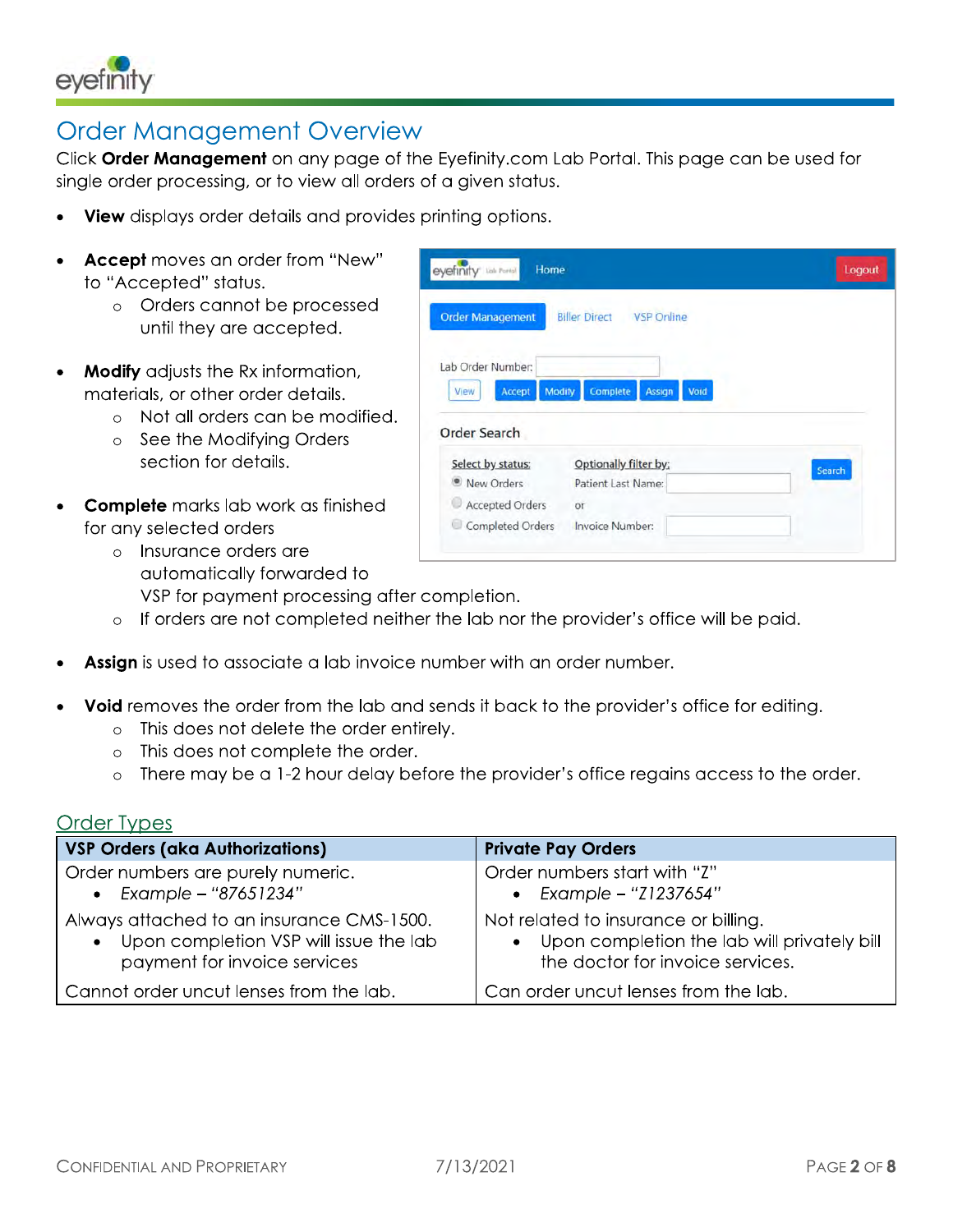

#### **Retrieving New Orders**

Before any order can be worked on Eyefinity.com it must first be accepted.

To accept new orders:

- 1. Select Order Management from the Home page.
- 2. Select New Orders and Search.

| Select by status:      | Optionally filter by: | Search |
|------------------------|-----------------------|--------|
| New Orders             | Patient Last Name:    |        |
| <b>Accepted Orders</b> | or                    |        |
| Completed Orders       | Invoice Number:       |        |

3. The New Orders view will expand, displaying orders that have not been accepted.

|                               |                       |                                  |                   | <b>Results for New Orders</b> |                         |                                    |               |
|-------------------------------|-----------------------|----------------------------------|-------------------|-------------------------------|-------------------------|------------------------------------|---------------|
| <b>Accept Selected Orders</b> |                       |                                  |                   | é.                            |                         | 621 to 632 of 632                  | $\rightarrow$ |
| Order Number                  | <b>Invoice Number</b> | <b>Patient Name</b>              | Benefit           | Lens Material                 | Frame                   | Doctor                             | Submit Date   |
| 12600767                      |                       | <b>TESTXXX</b><br><b>TESTXXX</b> | SIGNATURE PLASTIC |                               | MARCHON-<br>AUTOFLEX 69 | <b>ROBOT</b><br>TEST.<br>EYEFINITY | 2020-03-17    |
| 12599555                      |                       | <b>TESTXXX</b><br><b>TESTXXX</b> | SIGNATURE         | PLASTIC                       | MARCHON-<br>AUTOFLEX 69 | <b>ROBOT</b><br>TEST.<br>EYEFINITY | 2020-03-17    |

- 4. Click on an order number to view reports and services for that job.
- 5. To select orders, use the check boxes in the far-left column to either:
	- a. Mark individual orders to be accepted.
		- $-$  OR  $-$
	- b. Check the topmost check box. This selects all orders on the page
- 6. Click Accept Selected Order(s). Orders cannot be processed until this step is complete.
- 7. A banner will display listing any successful or unsuccessful orders status changes.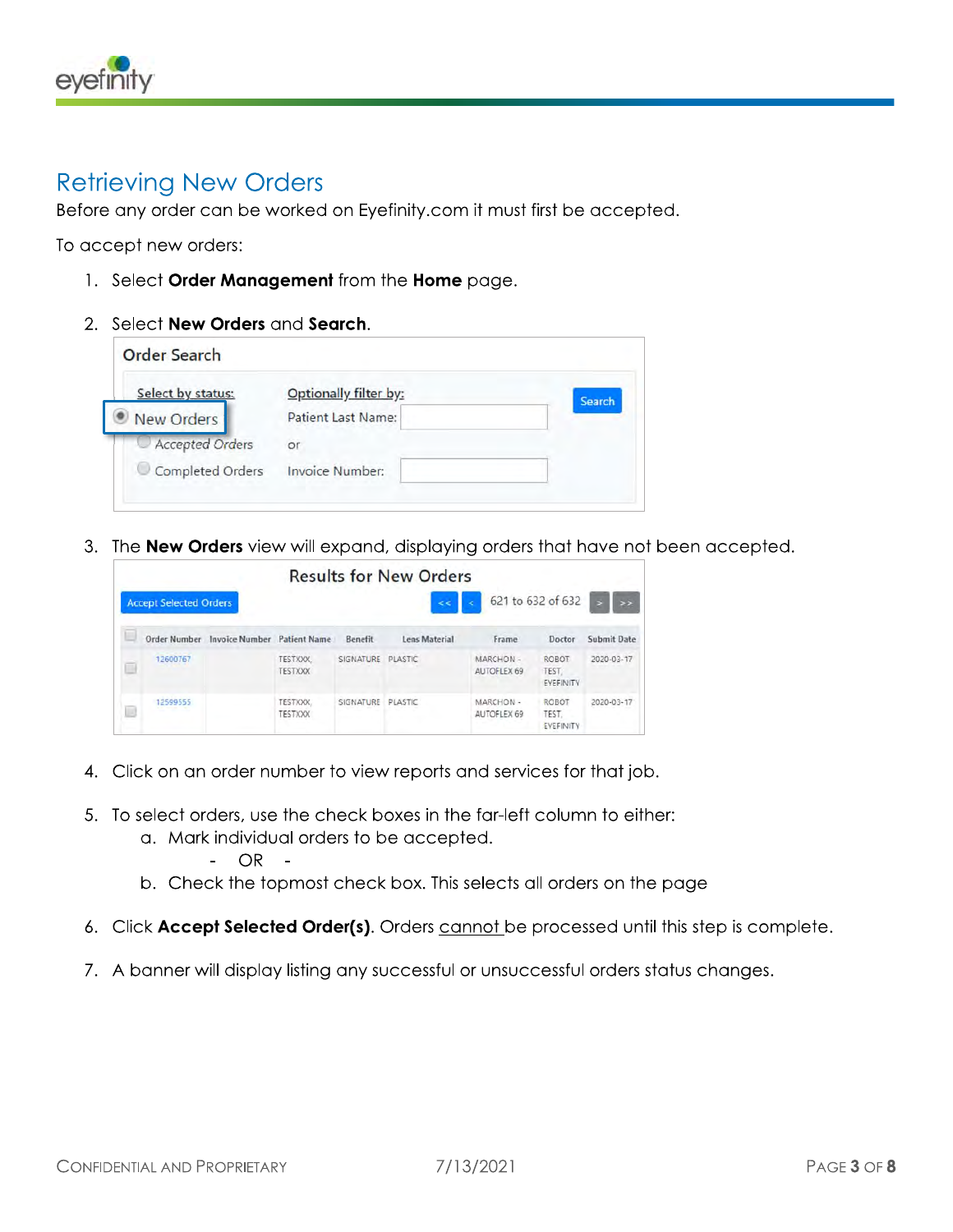

## **Reviewing Accepted Orders**

The Accepted Lab Orders view displays jobs that have been accepted but not completed.

- 1. Select Order Management from the Home page
- 2. Select Accepted Orders and Search

| Select by status: | Optionally filter by: | Search |
|-------------------|-----------------------|--------|
| New Orders        | Patient Last Name:    |        |
| Accepted Orders   | or                    |        |
| Completed Orders  | Invoice Number:       |        |

3. The Accepted Orders view will expand.

|                                 |                       | <b>Results for Accepted Orders</b>                    |           |               |                                            |                             |               |
|---------------------------------|-----------------------|-------------------------------------------------------|-----------|---------------|--------------------------------------------|-----------------------------|---------------|
| <b>Complete Selected Orders</b> |                       |                                                       | kk.       | ë             | 1021 to 1023 of 1023                       |                             | $\rightarrow$ |
| Order Number                    | <b>Invoice Number</b> | <b>Patient Name</b>                                   | Benefit   | Lens Material | Frame                                      | Doctor                      | Submit Date   |
| 12519207                        |                       | TRACERXXX.<br>EYEFXXX                                 | SIGNATURE | PLASTIC       | <b>MARCHON</b><br><b>AUTOFLEX</b><br>69    | TEST.<br><b>TEST</b>        | 2020-01-09    |
| 12519206                        |                       | <b>TESTXXX</b><br><b>TESTXXX</b><br><b>CONTRACTOR</b> | SIGNATURE | PI ASTIC      | MARCHON<br>$\sim$<br><b>AUTOFLEX</b><br>69 | ROBOT<br>TEST.<br>EYEFINITY | 2020-01-09    |

- 4. Click on an order number to view reports and services for that job
- 5. See the next section for instructions to mark orders "Complete."

### **Completing Orders**

There are a few key VSP requirements to be aware of when completing orders:

- Orders must be completed and shipped to the providers office before being marked as "Complete" on the Eyefinity Lab Portal.
- Orders must be marked "Complete" on the same day they are finished and shipped to the provider's office.
- Labs and doctors receive payment from VSP only once an order has been completed. Therefor it is imperative that orders are marked "Complete" in a timely fashion.
	- o Note Private pay orders (indicated with a "Z" in the order number) are not forwarded to VSP for payment processing.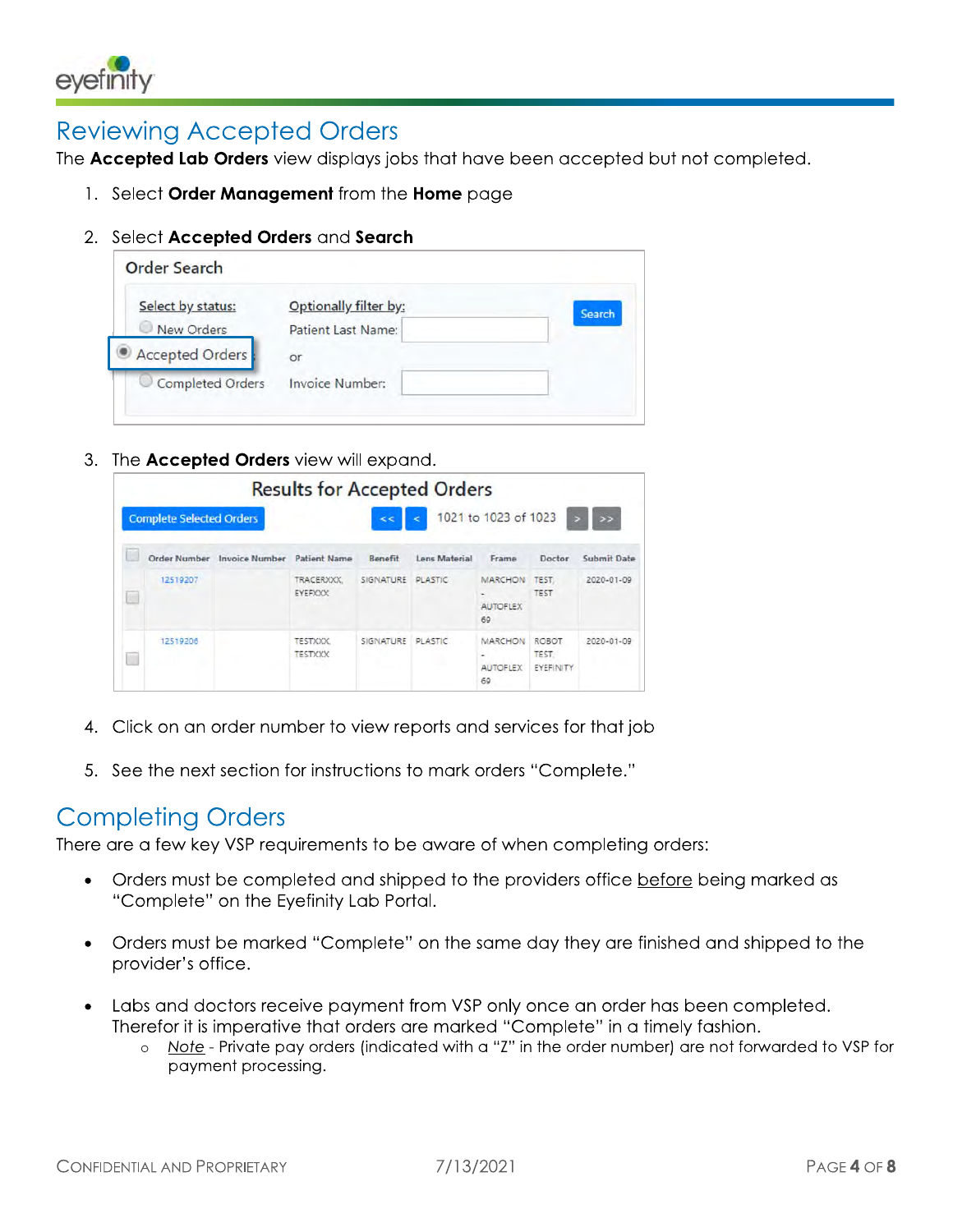

#### **Completing Individual Orders**

#### From the Orders Management page:

| Lab Order Number: | <b>VSP Online</b> | <b>Biller Direct</b> |        | <b>Order Management</b> |
|-------------------|-------------------|----------------------|--------|-------------------------|
|                   |                   |                      |        |                         |
| Accept<br>View    | Assign<br>Void    | Complete             | Modify |                         |

- 1. Key in the order number.
- 2. View the order to review reports and if an invoice has been assigned.
- 3. Assign an invoice number (if needed)
- 4. Click Complete.

#### **Completing Multiple Orders**

From the Accepted Orders view:

|                                 |                       | <b>Results for Accepted Orders</b>                             |                   |               |                                                   |                             |               |
|---------------------------------|-----------------------|----------------------------------------------------------------|-------------------|---------------|---------------------------------------------------|-----------------------------|---------------|
| <b>Complete Selected Orders</b> |                       |                                                                | kk.               | ż             | 1021 to 1023 of 1023                              |                             | $\rightarrow$ |
| Order Number                    | <b>Invoice Number</b> | <b>Patient Name</b>                                            | Benefit           | Lens Material | Frame                                             | Doctor                      | Submit Date   |
| 12519207                        |                       | TRACERXXX.<br>EYEFXXX                                          | SIGNATURE PLASTIC |               | <b>MARCHON</b><br>$\sim$<br><b>AUTOFLEX</b><br>69 | TEST.<br><b>TEST</b>        | 2020-01-09    |
| 12519206                        |                       | <b>TESTXXX</b><br><b>TESTXXX</b><br><b>Service Controllers</b> | SIGNATURE         | PI ASTIC      | MARCHON<br><b>AUTOFLEX</b><br>69                  | ROBOT<br>TEST.<br>EYEFINITY | 2020-01-09    |

- 1. Navigate to the page of orders to process using the arrow icons.
	- a. Single Arrow back or forward one page.
	- b. Double Arrow first or last page of orders.
- 2. Use the check boxes in the far-left column to either:
	- a. Mark individual orders for completion.
	- b. Check the topmost box. This selects all orders on the page.
- 3. Click Complete Selected Orders.

# **Voiding Orders**

Voiding an order removes it from the lab's accepted jobs and unlocks the originating office's ability to edit the last saved version of the order and its associated claim.

- Voiding is preferable to modifying, since it allows the office to verify all insurance billing is accurate. Labs cannot view or modify CMS-1500 data.
- There may be a 1-2 hour delay before the provider's office regains access to the order.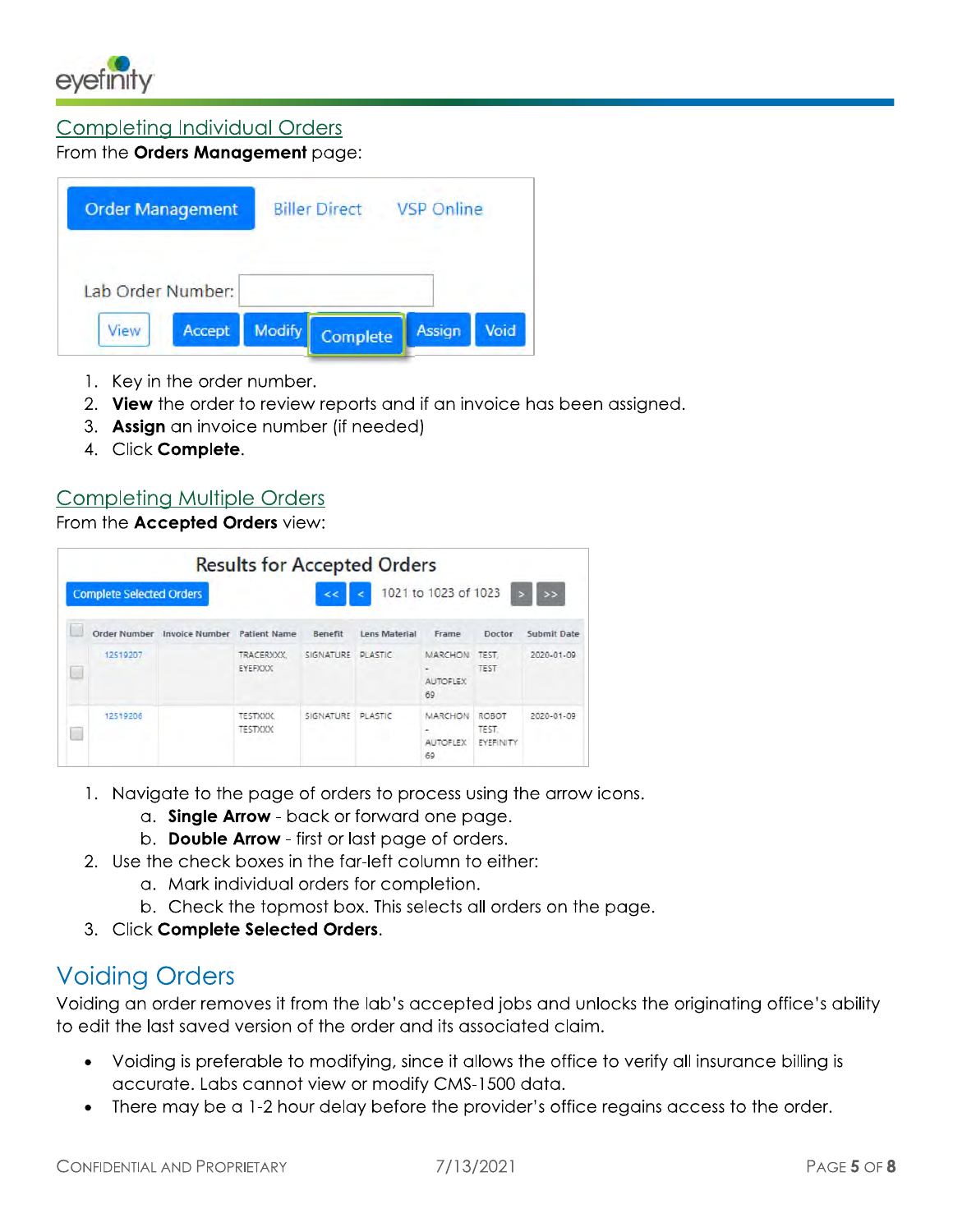

#### Voiding VSP or Private Pay Orders

- 1. Key in an order number in **Order Management** or click on an order in **Accepted Orders.** 
	- VSP insurance order numbers are purely numeric.
		- Private pay order numbers start with the letter Z.
- 2. Select **Void** to open the confirmation pop-up. Click **Void** to verify and continue. a. If needed, this pop up can be used to add or edit invoice numbers.
- 3. A banner will appear verifying the order was voided.

Successfully voided order: 12705811

# **Modifying Orders**

Note: Orders placed in the Classic eClaim system cannot be modified in the Modern Lab Portal. Continue using the Classic Lab Portal to modify Classic Lab Orders.

 $\overline{\mathbf{x}}$ 

Modifying orders allows the lab to change invoice details but depending on the order type it may be better to void the order to the office for editing.

VSP Orders are indicated with a purely numeric order numbers.

- Upon completion VSP orders are forwarded to VSP for lab and provider payment.
- All VSP orders have CMS-1500s attached to them which the lab cannot view nor edit.
- Many VSP orders can be modified, but for insurance purposes VSP orders should be voided back to the provider's office for correction instead.
	- $\circ$  Lab modification cannot edit the services that are billed on the CMS-1500
	- o Modifying these can impact claims accuracy and insurance payment.
- Some insurance plans or coverages do not allow for lab modification.

**Private Pay Orders** are indicated with a leading letter "Z." No insurance is billed for lab work.

Upon completion the lab will privately bill the provider's office.

#### Modifying VSP or Private Pay Orders

- 1. Key in an order number in **Order Management** or click on an order in **Accepted Orders.** 
	- VSP insurance order numbers are purely numeric.
	- Private pay order numbers start with the letter Z.  $\bullet$
- 2. Click **Modify** to open the Lab Invoice page which is broken down in to multiple sections.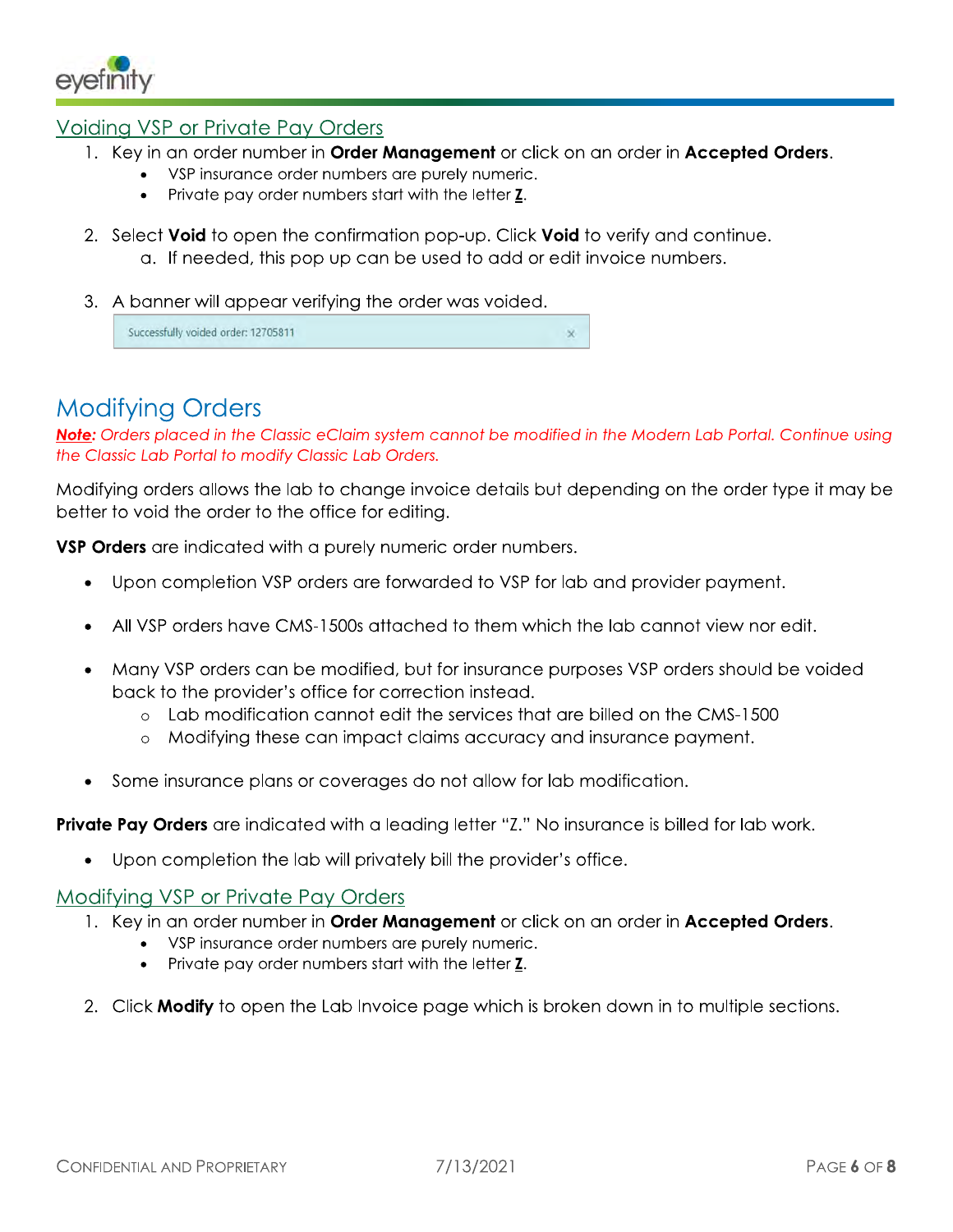

a. The Invoice section cannot be modified. If the patient name, date of service, or treating doctor need to corrected void the order back to the provider for editing.

| Patient First Name: | Patient Last Name: |  |
|---------------------|--------------------|--|
| ACCEPT              | TEST               |  |
| Date of Service:    | Doctor:            |  |
| 2020-06-02          | TEST, TEST         |  |

b. The Lens section allows modification of the lens finishing, vision type, material, specific lens, edging, coatings (not pictured), and tints.

| Lens                                   |              |                   |
|----------------------------------------|--------------|-------------------|
| Lens Finishing:                        |              |                   |
| Lab Finishing                          | $\checkmark$ |                   |
| Vision Type:                           |              |                   |
| Single Vision                          | v            |                   |
| Material:                              |              |                   |
| Plastic                                | v            |                   |
| Lens:                                  |              | Lens Not Listed:  |
| Any Single Vision (Lab Choice) - Clear | v            |                   |
| One Lens:                              |              | Balance Lens:     |
| Two Lenses                             | v            | Not Balanced<br>v |
| Base Curve Right:<br>Left              |              |                   |
| Bevel:                                 |              | Edge:             |
|                                        | v            | ◡                 |
| Bevel Not Listed:                      |              | Edge Not Listed:  |
| Tint Color:                            |              | Tint Not Listed:  |
|                                        | ◡            |                   |
| Tint Type:                             |              |                   |
|                                        | 44           |                   |

c. The Lab section (not pictured) cannot be modified. If the lab account number or assigned lab need to be corrected void the order back to the provider for editing.